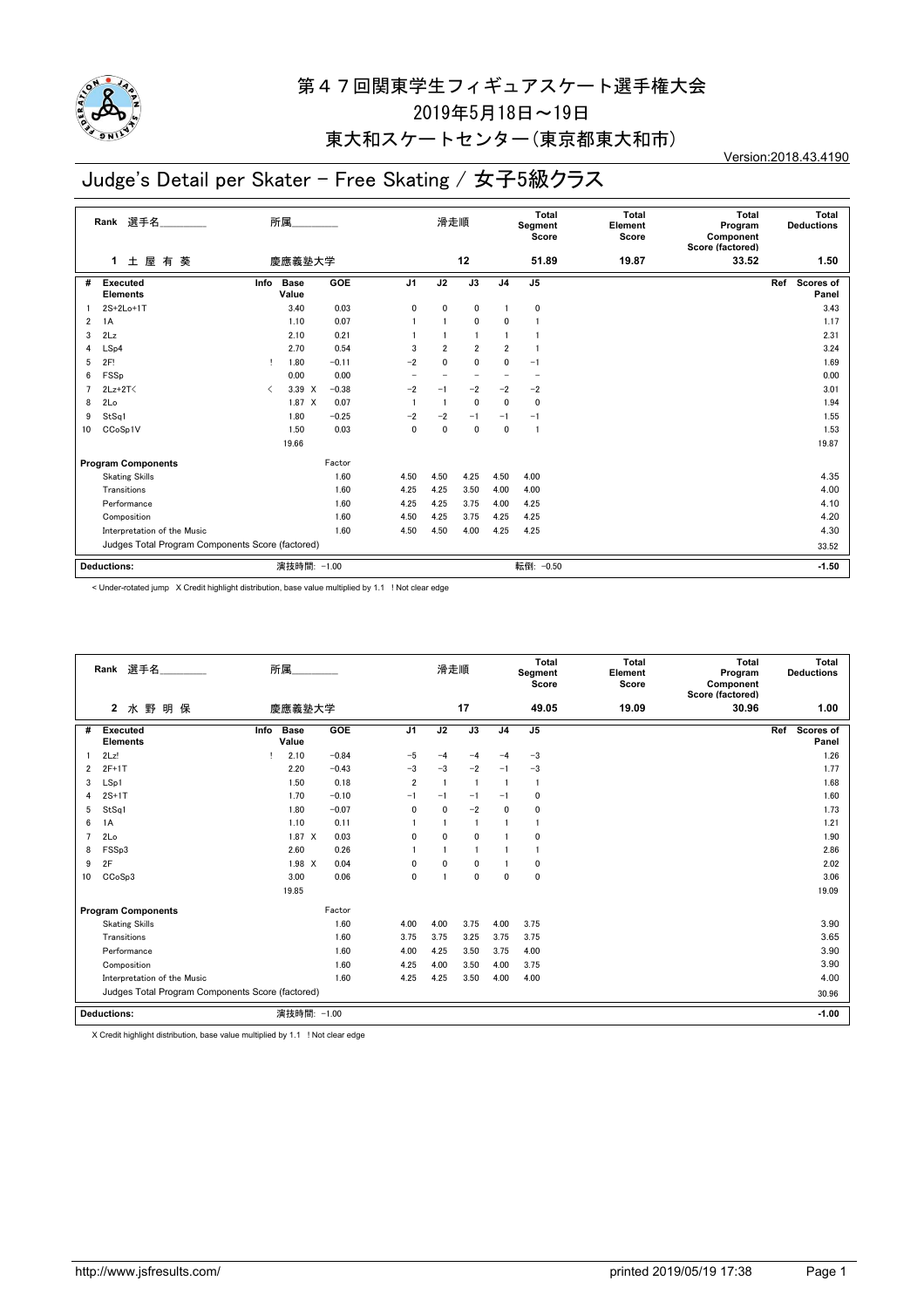

### 東大和スケートセンター(東京都東大和市)

# Judge's Detail per Skater - Free Skating / 女子5級クラス

Version:2018.43.4190

|                | 選手名<br>Rank                                      | 所属.                          |         |                | 滑走順  |      |                | Total<br>Segment<br>Score | <b>Total</b><br>Element<br>Score | <b>Total</b><br>Program<br>Component<br>Score (factored) | Total<br><b>Deductions</b>       |
|----------------|--------------------------------------------------|------------------------------|---------|----------------|------|------|----------------|---------------------------|----------------------------------|----------------------------------------------------------|----------------------------------|
|                | 山口茉結<br>3                                        | 立教大学                         |         |                |      | 15   |                | 48.93                     | 17.51                            | 31.92                                                    | 0.50                             |
| #              | Executed<br><b>Elements</b>                      | <b>Base</b><br>Info<br>Value | GOE     | J <sub>1</sub> | J2   | J3   | J <sub>4</sub> | J <sub>5</sub>            |                                  |                                                          | <b>Scores of</b><br>Ref<br>Panel |
|                | $2Lo+2T$                                         | 3.00                         | 0.03    | $\mathbf{0}$   | 0    | 0    | 0              | $\overline{1}$            |                                  |                                                          | 3.03                             |
| $\overline{2}$ | 2Fe                                              | 1.35<br>e                    | $-0.30$ | $-1$           | $-2$ | $-3$ | $-2$           | $-3$                      |                                  |                                                          | 1.05                             |
| 3              | 2Lz                                              | 2.10                         | 0.17    |                |      | 0    | $\overline{1}$ |                           |                                  |                                                          | 2.27                             |
| 4              | CCoSp2                                           | 2.50                         | 0.30    | $\overline{2}$ |      |      |                |                           |                                  |                                                          | 2.80                             |
| 5              | 1A                                               | 1.10                         | 0.07    |                | 0    |      | 0              |                           |                                  |                                                          | 1.17                             |
| 6              | FSSp1                                            | 2.00                         | $-0.12$ | $-1$           | $-1$ | $-2$ |                | 0                         |                                  |                                                          | 1.88                             |
| $\overline{7}$ | 1Lz                                              | 0.66 X                       | $-0.02$ | $\mathbf{0}$   | 0    | $-1$ | $-1$           | $\mathbf{0}$              |                                  |                                                          | 0.64                             |
| 8              | 2Lo                                              | $1.87 \t X$                  | $-0.85$ | $-5$           | $-5$ | $-5$ | $-5$           | $-5$                      |                                  |                                                          | 1.02                             |
| 9              | StSq2                                            | 2.60                         | 0.16    |                |      | $-1$ | $\overline{1}$ | -1                        |                                  |                                                          | 2.76                             |
| 10             | LSpB                                             | 1.20                         | $-0.31$ | $-5$           |      | $-4$ | $-1$           | $-4$                      |                                  |                                                          | 0.89                             |
|                |                                                  | 18.38                        |         |                |      |      |                |                           |                                  |                                                          | 17.51                            |
|                | <b>Program Components</b>                        |                              | Factor  |                |      |      |                |                           |                                  |                                                          |                                  |
|                | <b>Skating Skills</b>                            |                              | 1.60    | 4.25           | 4.25 | 3.75 | 4.25           | 3.75                      |                                  |                                                          | 4.05                             |
|                | Transitions                                      |                              | 1.60    | 3.75           | 4.00 | 3.25 | 4.00           | 3.75                      |                                  |                                                          | 3.75                             |
|                | Performance                                      |                              | 1.60    | 4.25           | 4.50 | 3.50 | 4.00           | 4.00                      |                                  |                                                          | 4.05                             |
|                | Composition                                      |                              | 1.60    | 4.25           | 4.25 | 3.50 | 4.00           | 4.00                      |                                  |                                                          | 4.00                             |
|                | Interpretation of the Music                      |                              | 1.60    | 4.25           | 4.50 | 3.75 | 4.00           | 4.00                      |                                  |                                                          | 4.10                             |
|                | Judges Total Program Components Score (factored) |                              |         |                |      |      |                |                           |                                  |                                                          | 31.92                            |
|                | <b>Deductions:</b>                               | 転倒:                          | $-0.50$ |                |      |      |                |                           |                                  |                                                          | $-0.50$                          |
|                |                                                  |                              |         |                |      |      |                |                           |                                  |                                                          |                                  |

X Credit highlight distribution, base value multiplied by 1.1 e Wrong edge

|    | Rank 選手名                                         |                                          | 所属                   |         |                | 滑走順                     |                |                | Total<br>Segment<br>Score | Total<br>Element<br>Score | Total<br>Program<br>Component<br>Score (factored) | Total<br><b>Deductions</b> |
|----|--------------------------------------------------|------------------------------------------|----------------------|---------|----------------|-------------------------|----------------|----------------|---------------------------|---------------------------|---------------------------------------------------|----------------------------|
|    | 菜<br>4<br>小川                                     |                                          | 明治大学                 |         |                |                         | 9              |                | 48.75                     | 19.15                     | 29.60                                             | 0.00                       |
| #  | <b>Executed</b><br><b>Elements</b>               | Info                                     | <b>Base</b><br>Value | GOE     | J <sub>1</sub> | J2                      | J3             | J <sub>4</sub> | J <sub>5</sub>            |                           |                                                   | Ref<br>Scores of<br>Panel  |
|    | $2F+2T$                                          |                                          | 3.10                 | 0.14    |                | 0                       |                | -1             |                           |                           |                                                   | 3.24                       |
| 2  | 1A+1Eu+2S                                        |                                          | 2.90                 | $-0.44$ | $-4$           | $-4$                    | $-3$           | $-3$           | $-3$                      |                           |                                                   | 2.46                       |
| 3  | 2Lz                                              | $\overline{\left\langle \right\rangle }$ | 1.58                 | $-0.73$ | $-5$           | $-4$                    | $-5$           | $-4$           | $-5$                      |                           |                                                   | 0.85                       |
| 4  | LSp1                                             |                                          | 1.50                 | $-0.03$ | $-1$           | $-1$                    | 0              | $\Omega$       |                           |                           |                                                   | 1.47                       |
| 5  | 2Lo<                                             | $\overline{\phantom{a}}$                 | 1.28                 | $-0.56$ | $-5$           | $-4$                    | $-5$           | $-5$           | $-3$                      |                           |                                                   | 0.72                       |
| 6  | 2S                                               |                                          | $1.43 \times$        | $-0.49$ | $-5$           | $-4$                    | $-3$           | $-4$           | $-3$                      |                           |                                                   | 0.94                       |
| 7  | CCoSp2                                           |                                          | 2.50                 | 0.20    | $\overline{2}$ | 0                       | $\overline{1}$ | -1             | 0                         |                           |                                                   | 2.70                       |
| 8  | StSq1                                            |                                          | 1.80                 | $-0.04$ | $\mathbf{0}$   | $\mathbf 0$             | $-1$           | $\mathbf{0}$   | 0                         |                           |                                                   | 1.76                       |
| 9  | 2F                                               |                                          | 1.98<br>$\times$     | $-0.04$ | 0              | $-1$                    | $\mathbf{0}$   | 0              | 0                         |                           |                                                   | 1.94                       |
| 10 | FSSp3                                            |                                          | 2.60                 | 0.47    | 3              | $\overline{\mathbf{1}}$ | $\overline{1}$ | $\overline{2}$ | $\overline{\mathbf{2}}$   |                           |                                                   | 3.07                       |
|    |                                                  |                                          | 20.67                |         |                |                         |                |                |                           |                           |                                                   | 19.15                      |
|    | <b>Program Components</b>                        |                                          |                      | Factor  |                |                         |                |                |                           |                           |                                                   |                            |
|    | <b>Skating Skills</b>                            |                                          |                      | 1.60    | 4.50           | 3.75                    | 3.50           | 4.00           | 3.50                      |                           |                                                   | 3.85                       |
|    | Transitions                                      |                                          |                      | 1.60    | 4.00           | 3.25                    | 3.00           | 3.75           | 3.50                      |                           |                                                   | 3.50                       |
|    | Performance                                      |                                          |                      | 1.60    | 4.25           | 3.50                    | 3.25           | 4.00           | 3.75                      |                           |                                                   | 3.75                       |
|    | Composition                                      |                                          |                      | 1.60    | 4.25           | 3.50                    | 3.25           | 4.00           | 3.75                      |                           |                                                   | 3.75                       |
|    | Interpretation of the Music                      |                                          |                      | 1.60    | 4.50           | 3.25                    | 3.00           | 3.75           | 3.75                      |                           |                                                   | 3.65                       |
|    | Judges Total Program Components Score (factored) |                                          |                      |         |                |                         |                |                |                           |                           |                                                   | 29.60                      |
|    | <b>Deductions:</b>                               |                                          |                      |         |                |                         |                |                |                           |                           |                                                   | 0.00                       |

< Under-rotated jump X Credit highlight distribution, base value multiplied by 1.1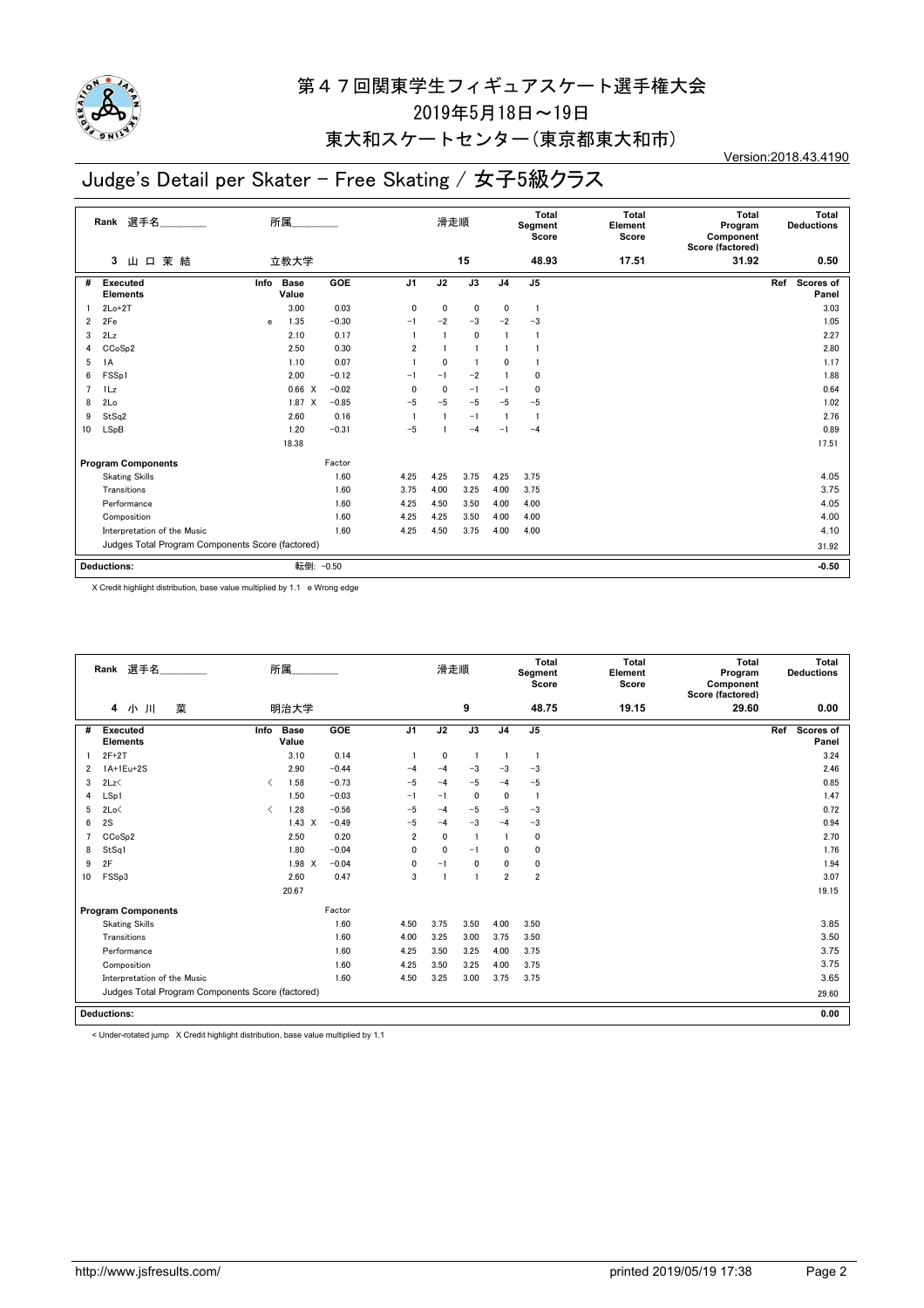

## 東大和スケートセンター(東京都東大和市)

# Judge's Detail per Skater - Free Skating / 女子5級クラス

Version:2018.43.4190

|    | 選手名<br>Rank                                      | 所属<br>東京女子体育大学                           |                      |         |                | 滑走順          |              |                | <b>Total</b><br>Segment<br>Score | <b>Total</b><br>Element<br>Score | <b>Total</b><br>Program<br>Component<br>Score (factored) | Total<br><b>Deductions</b> |
|----|--------------------------------------------------|------------------------------------------|----------------------|---------|----------------|--------------|--------------|----------------|----------------------------------|----------------------------------|----------------------------------------------------------|----------------------------|
|    | 南方未来<br>5                                        |                                          |                      |         |                |              | 10           |                | 48.38                            | 19.44                            | 29.44                                                    | 0.50                       |
| #  | <b>Executed</b><br><b>Elements</b>               | Info                                     | <b>Base</b><br>Value | GOE     | J <sub>1</sub> | J2           | J3           | J <sub>4</sub> | J <sub>5</sub>                   |                                  |                                                          | Scores of<br>Ref<br>Panel  |
|    | 2Lz!                                             |                                          | 2.10                 | $-0.29$ | $-3$           | $-1$         | $-1$         | $-1$           | $-1$                             |                                  |                                                          | 1.81                       |
| 2  | $2F+2Lo<$                                        | $\overline{\left\langle \right\rangle }$ | 3.08                 | $-0.36$ | $-1$           | $-2$         | $-2$         | $-3$           | $-2$                             |                                  |                                                          | 2.72                       |
| 3  | 2Lo                                              |                                          | 1.70                 | 0.20    | $\overline{2}$ | $\mathbf{0}$ |              | $\overline{2}$ | $\overline{1}$                   |                                  |                                                          | 1.90                       |
| 4  | FSS <sub>p2</sub>                                |                                          | 2.30                 | 0.05    | 0              | 0            | $\mathbf{0}$ |                | $\mathbf{0}$                     |                                  |                                                          | 2.35                       |
| 5  | 1A                                               |                                          | 1.10                 | 0.11    |                | 1            |              |                | $\mathbf{1}$                     |                                  |                                                          | 1.21                       |
| 6  | StSqB                                            |                                          | 1.50                 | $-0.75$ | $-5$           | $-5$         | $-5$         | $-5$           | $-5$                             |                                  |                                                          | 0.75                       |
| 7  | 2Lz!                                             | т.                                       | $2.31 \t X$          | $-0.34$ | $-4$           | $-1$         | $-1$         | $-1$           | $-1$                             |                                  |                                                          | 1.97                       |
| 8  | $2F+1A+SEQ$                                      |                                          | $2.55 \times$        | 0.04    | 0              | 0            | $\mathbf{0}$ |                | 0                                |                                  |                                                          | 2.59                       |
| 9  | CCoSp2                                           |                                          | 2.50                 | 0.20    |                | $\mathbf{0}$ |              | $\overline{2}$ | 0                                |                                  |                                                          | 2.70                       |
| 10 | LSp1                                             |                                          | 1.50                 | $-0.06$ | $-1$           | $-1$         | $\Omega$     | $\mathbf{0}$   | 0                                |                                  |                                                          | 1.44                       |
|    |                                                  |                                          | 20.64                |         |                |              |              |                |                                  |                                  |                                                          | 19.44                      |
|    | <b>Program Components</b>                        |                                          |                      | Factor  |                |              |              |                |                                  |                                  |                                                          |                            |
|    | <b>Skating Skills</b>                            |                                          |                      | 1.60    | 4.00           | 4.00         | 3.50         | 4.25           | 3.75                             |                                  |                                                          | 3.90                       |
|    | Transitions                                      |                                          |                      | 1.60    | 3.75           | 3.50         | 3.00         | 3.75           | 3.50                             |                                  |                                                          | 3.50                       |
|    | Performance                                      |                                          |                      | 1.60    | 3.75           | 3.75         | 3.25         | 4.00           | 3.75                             |                                  |                                                          | 3.70                       |
|    | Composition                                      |                                          |                      | 1.60    | 4.00           | 3.50         | 3.25         | 4.00           | 3.50                             |                                  |                                                          | 3.65                       |
|    | Interpretation of the Music                      |                                          |                      | 1.60    | 3.75           | 3.50         | 3.25         | 4.00           | 3.75                             |                                  |                                                          | 3.65                       |
|    | Judges Total Program Components Score (factored) |                                          |                      |         |                |              |              |                |                                  |                                  | 29.44                                                    |                            |
|    | <b>Deductions:</b>                               |                                          | 転倒: -0.50            |         |                |              |              |                |                                  |                                  |                                                          | $-0.50$                    |

< Under-rotated jump X Credit highlight distribution, base value multiplied by 1.1 ! Not clear edge

|    | Rank 選手名                                         |                               | 所属                   |         |                | 滑走順          |              |                | Total<br>Segment<br>Score | <b>Total</b><br>Element<br>Score | <b>Total</b><br>Program<br>Component<br>Score (factored) | Total<br><b>Deductions</b> |
|----|--------------------------------------------------|-------------------------------|----------------------|---------|----------------|--------------|--------------|----------------|---------------------------|----------------------------------|----------------------------------------------------------|----------------------------|
|    | 6<br>原<br>田乃衣                                    |                               | 学習院大学                |         |                |              | 14           |                | 47.80                     | 19.16                            | 28.64                                                    | 0.00                       |
| #  | <b>Executed</b><br><b>Elements</b>               | Info                          | <b>Base</b><br>Value | GOE     | J <sub>1</sub> | J2           | J3           | J <sub>4</sub> | J <sub>5</sub>            |                                  |                                                          | Scores of<br>Ref<br>Panel  |
|    | 1A                                               |                               | 1.10                 | 0.09    | $\overline{2}$ |              | 0            |                | 0                         |                                  |                                                          | 1.19                       |
| 2  | 2F                                               |                               | 1.80                 | $-0.29$ | $-2$           | $-1$         | $-1$         | $-1$           | $-3$                      |                                  |                                                          | 1.51                       |
| 3  | 2S                                               |                               | 1.30                 | 0.00    | $\mathbf{0}$   | $\mathbf{0}$ | $\mathbf{0}$ | $\mathbf{0}$   | 0                         |                                  |                                                          | 1.30                       |
| 4  | FSS <sub>p2</sub>                                |                               | 2.30                 | $-0.05$ | 0              | $-1$         | $-1$         | 0              |                           |                                  |                                                          | 2.25                       |
| 5  | StSqB                                            |                               | 1.50                 | $-0.03$ | $\mathbf{0}$   | $\mathbf{0}$ | $-1$         | $\mathbf{0}$   | $\mathbf{0}$              |                                  |                                                          | 1.47                       |
| 6  | $2Lo+2Lo<$                                       | $\overline{\left( \right. }%$ | 2.98                 | $-0.34$ | $-2$           | $-2$         | $-2$         | $-2$           | $-2$                      |                                  |                                                          | 2.64                       |
|    | LSpB                                             |                               | 1.20                 | $-0.10$ | $-2$           | $-1$         | $-3$         |                | $\mathbf{1}$              |                                  |                                                          | 1.10                       |
| 8  | 2Lz!+2T<                                         | Ţ.                            | 3.39 X               | $-0.67$ | $-4$           | $-3$         | $-3$         | $-3$           | $-3$                      |                                  |                                                          | 2.72                       |
| 9  | 2F                                               |                               | 1.98 X               | 0.00    | $\mathbf{0}$   | $\mathbf{0}$ | 0            | 0              | 0                         |                                  |                                                          | 1.98                       |
| 10 | CCoSp3                                           |                               | 3.00                 | 0.00    | $-1$           | 0            | 0            | -1             | 0                         |                                  |                                                          | 3.00                       |
|    |                                                  |                               | 20.55                |         |                |              |              |                |                           |                                  |                                                          | 19.16                      |
|    | <b>Program Components</b>                        |                               |                      | Factor  |                |              |              |                |                           |                                  |                                                          |                            |
|    | <b>Skating Skills</b>                            |                               |                      | 1.60    | 4.00           | 4.00         | 3.50         | 4.00           | 3.50                      |                                  |                                                          | 3.80                       |
|    | Transitions                                      |                               |                      | 1.60    | 3.00           | 3.50         | 3.00         | 3.75           | 3.50                      |                                  |                                                          | 3.35                       |
|    | Performance                                      |                               |                      | 1.60    | 3.50           | 3.75         | 3.00         | 4.00           | 3.75                      |                                  |                                                          | 3.60                       |
|    | Composition                                      |                               |                      | 1.60    | 3.25           | 3.75         | 3.25         | 4.00           | 3.50                      |                                  |                                                          | 3.55                       |
|    | Interpretation of the Music                      |                               |                      | 1.60    | 3.50           | 3.75         | 3.25         | 3.75           | 3.75                      |                                  |                                                          | 3.60                       |
|    | Judges Total Program Components Score (factored) |                               |                      |         |                |              |              |                |                           |                                  |                                                          | 28.64                      |
|    |                                                  |                               |                      |         |                |              |              |                |                           |                                  |                                                          |                            |
|    | <b>Deductions:</b>                               |                               |                      |         |                |              |              |                |                           |                                  |                                                          | 0.00                       |

< Under-rotated jump X Credit highlight distribution, base value multiplied by 1.1 ! Not clear edge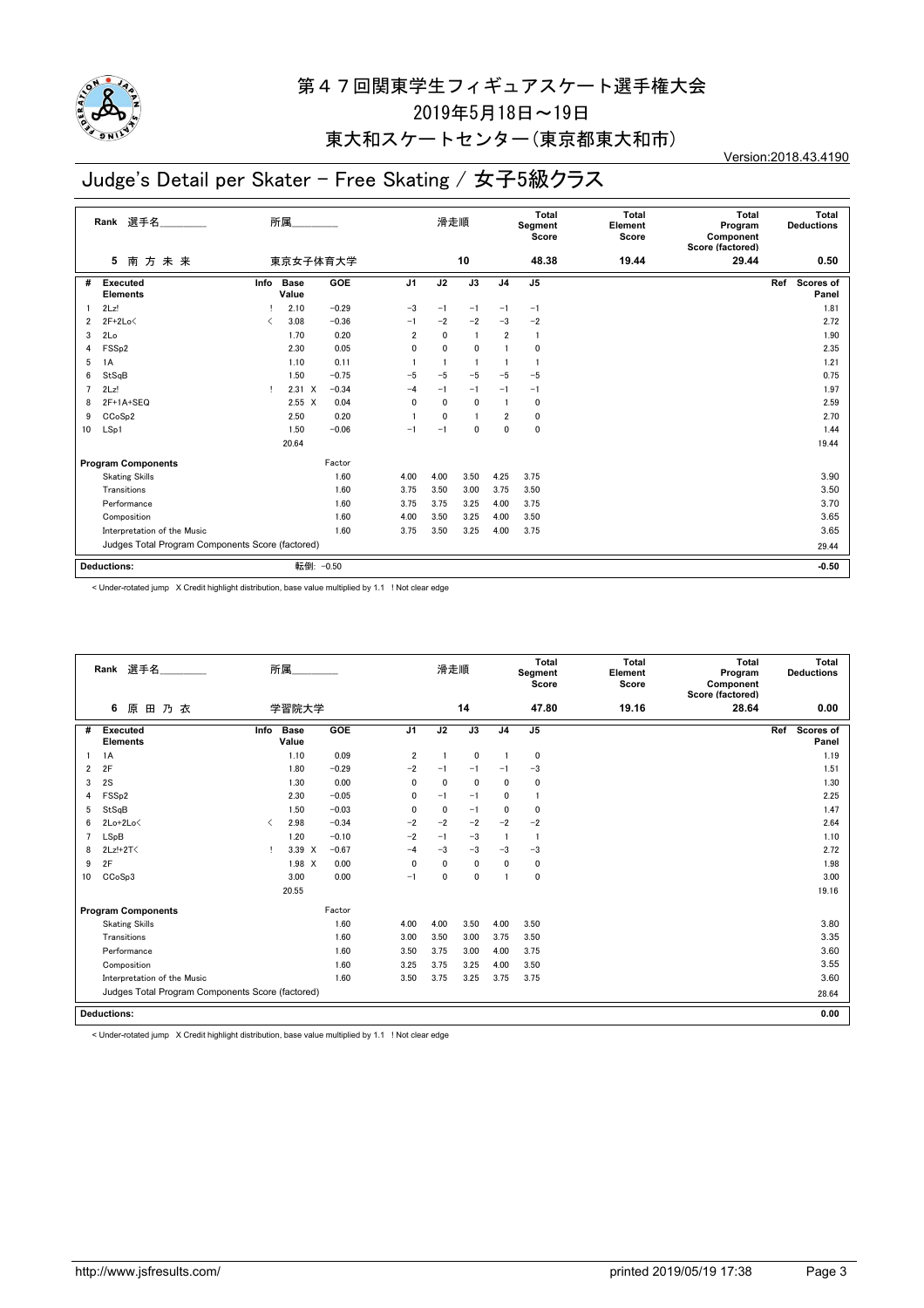

## 東大和スケートセンター(東京都東大和市)

# Judge's Detail per Skater - Free Skating / 女子5級クラス

Version:2018.43.4190

|                  | 選手名<br>Rank                                      |      | 所属.                  |            |                | 滑走順            |                 |                | <b>Total</b><br>Segment<br>Score | <b>Total</b><br>Element<br>Score | <b>Total</b><br>Program<br>Component<br>Score (factored) | Total<br><b>Deductions</b>       |
|------------------|--------------------------------------------------|------|----------------------|------------|----------------|----------------|-----------------|----------------|----------------------------------|----------------------------------|----------------------------------------------------------|----------------------------------|
|                  | 高松未来<br>$\overline{7}$                           |      | 東京大学                 |            |                |                | 1               |                | 47.21                            | 16.35                            | 31.36                                                    | 0.50                             |
| #                | <b>Executed</b><br><b>Elements</b>               | Info | <b>Base</b><br>Value | <b>GOE</b> | <b>J1</b>      | J2             | $\overline{J3}$ | J <sub>4</sub> | J <sub>5</sub>                   |                                  |                                                          | Ref<br><b>Scores of</b><br>Panel |
|                  | 2F                                               |      | 1.80                 | 0.00       | $\mathbf{0}$   | 0              | 0               | 0              | $\mathbf 0$                      |                                  |                                                          | 1.80                             |
| 2                | 2Lo<<                                            | <<   | 0.50                 | $-0.25$    | $-5$           | $-5$           | $-5$            | $-5$           | $-5$                             |                                  |                                                          | 0.25                             |
| 3                | FCSp3                                            |      | 2.80                 | 0.34       |                | $\overline{2}$ | $\overline{1}$  | $\mathbf{1}$   | $\mathbf{1}$                     |                                  |                                                          | 3.14                             |
| 4                | 2Lz                                              |      | 2.10                 | 0.00       | 0              | $\mathbf 0$    | $\mathbf{0}$    | 0              | $\mathbf 0$                      |                                  |                                                          | 2.10                             |
| 5                | $1A+1T+1T$                                       |      | 1.90                 | $-0.09$    | $-1$           | $-1$           | $-1$            | $-1$           | 0                                |                                  |                                                          | 1.81                             |
| 6                | LSpB                                             |      | 1.20                 | 0.02       |                | $\mathbf{0}$   | $\mathbf{0}$    | $\mathbf{0}$   | $\mathbf{0}$                     |                                  |                                                          | 1.22                             |
| 7                | 1Lz                                              |      | 0.66 X               | $-0.29$    | $-5$           | $-4$           | $-5$            | $-5$           | $-5$                             |                                  |                                                          | 0.37                             |
| 8                | 1Lo                                              |      | $0.55 \quad X$       | $-0.03$    | 0              | $\mathbf{0}$   | $-2$            | $-1$           | 0                                |                                  |                                                          | 0.52                             |
| 9                | StSq1                                            |      | 1.80                 | 0.04       |                | $\mathbf 0$    | $\mathbf 0$     | $\mathbf 0$    | $\mathbf 0$                      |                                  |                                                          | 1.84                             |
| 10 <sup>10</sup> | CC <sub>o</sub> S <sub>p</sub> 3                 |      | 3.00                 | 0.30       | $\overline{2}$ |                | $-1$            | $\overline{2}$ | $\mathbf{1}$                     |                                  |                                                          | 3.30                             |
|                  |                                                  |      | 16.31                |            |                |                |                 |                |                                  |                                  |                                                          | 16.35                            |
|                  | <b>Program Components</b>                        |      |                      | Factor     |                |                |                 |                |                                  |                                  |                                                          |                                  |
|                  | <b>Skating Skills</b>                            |      |                      | 1.60       | 4.25           | 4.25           | 3.75            | 4.00           | 3.50                             |                                  |                                                          | 3.95                             |
|                  | Transitions                                      |      |                      | 1.60       | 4.00           | 4.00           | 3.50            | 3.75           | 3.25                             |                                  |                                                          | 3.70                             |
|                  | Performance                                      |      |                      | 1.60       | 4.00           | 4.50           | 3.50            | 3.75           | 3.75                             |                                  |                                                          | 3.90                             |
|                  | Composition                                      |      |                      | 1.60       | 4.50           | 4.50           | 3.75            | 4.00           | 3.50                             |                                  |                                                          | 4.05                             |
|                  | Interpretation of the Music                      |      |                      | 1.60       | 4.25           | 4.25           | 3.75            | 4.25           | 3.50                             |                                  |                                                          | 4.00                             |
|                  | Judges Total Program Components Score (factored) |      |                      |            |                |                |                 |                |                                  |                                  |                                                          | 31.36                            |
|                  |                                                  |      |                      |            |                |                |                 |                |                                  |                                  |                                                          |                                  |
|                  | <b>Deductions:</b>                               |      | 転倒: -0.50            |            |                |                |                 |                |                                  |                                  |                                                          | $-0.50$                          |

<< Downgraded jump X Credit highlight distribution, base value multiplied by 1.1

|    | Rank 選手名                                         |      | 所属                   |         |                | 滑走順            |                |                | Total<br>Segment<br>Score | <b>Total</b><br>Element<br>Score | Total<br>Program<br>Component<br>Score (factored) | <b>Total</b><br><b>Deductions</b> |
|----|--------------------------------------------------|------|----------------------|---------|----------------|----------------|----------------|----------------|---------------------------|----------------------------------|---------------------------------------------------|-----------------------------------|
|    | 佐々木 花音<br>8                                      |      | 慶應義塾大学               |         |                |                | 5              |                | 46.90                     | 16.70                            | 31.20                                             | 1.00                              |
| #  | <b>Executed</b><br><b>Elements</b>               | Info | <b>Base</b><br>Value | GOE     | J <sub>1</sub> | J2             | J3             | J <sub>4</sub> | J <sub>5</sub>            |                                  |                                                   | Scores of<br>Ref<br>Panel         |
|    | 2S                                               |      | 1.30                 | 0.13    |                | $\overline{1}$ | -1             | $\overline{1}$ | -1                        |                                  |                                                   | 1.43                              |
| 2  | 1Lz!                                             |      | 0.60                 | $-0.06$ | $-1$           | $-1$           | $-1$           | $-1$           | $-1$                      |                                  |                                                   | 0.54                              |
| 3  | 1Lo                                              |      | 0.50                 | 0.01    |                | $\mathbf{0}$   | $\mathbf{0}$   | $\mathbf{0}$   | 0                         |                                  |                                                   | 0.51                              |
| 4  | FCS <sub>p2</sub>                                |      | 2.30                 | 0.28    | 2              |                | -1             | -1             |                           |                                  |                                                   | 2.58                              |
| 5  | 2S+2T<<                                          | <<   | 1.70                 | $-0.60$ | $-5$           | $-4$           | $-5$           | $-4$           | $-5$                      |                                  |                                                   | 1.10                              |
| 6  | 1A+1Eu+1S                                        |      | $2.20 \times$        | 0.00    | $\mathbf{0}$   | $\mathbf{0}$   | $\mathbf{0}$   | $\mathbf{0}$   | 0                         |                                  |                                                   | 2.20                              |
| 7  | CC <sub>o</sub> S <sub>p</sub> 3                 |      | 3.00                 | 0.54    | $\overline{2}$ | $\overline{2}$ | $\overline{2}$ | $\overline{2}$ | -1                        |                                  |                                                   | 3.54                              |
| 8  | 1F                                               |      | $0.55 \quad X$       | 0.00    | 0              | $\mathbf{0}$   | $\mathbf 0$    | $\mathbf{0}$   | 0                         |                                  |                                                   | 0.55                              |
| 9  | SSp3                                             |      | 2.10                 | 0.17    |                | 0              |                |                |                           |                                  |                                                   | 2.27                              |
| 10 | StSq1                                            |      | 1.80                 | 0.18    |                | $\overline{1}$ |                | -1             |                           |                                  |                                                   | 1.98                              |
|    |                                                  |      | 16.05                |         |                |                |                |                |                           |                                  |                                                   | 16.70                             |
|    | <b>Program Components</b>                        |      |                      | Factor  |                |                |                |                |                           |                                  |                                                   |                                   |
|    | <b>Skating Skills</b>                            |      |                      | 1.60    | 4.25           | 4.25           | 3.75           | 4.00           | 3.50                      |                                  |                                                   | 3.95                              |
|    | Transitions                                      |      |                      | 1.60    | 4.00           | 4.00           | 3.25           | 3.75           | 3.75                      |                                  |                                                   | 3.75                              |
|    | Performance                                      |      |                      | 1.60    | 4.00           | 4.25           | 3.50           | 3.75           | 3.75                      |                                  |                                                   | 3.85                              |
|    | Composition                                      |      |                      | 1.60    | 4.25           | 4.25           | 3.75           | 3.75           | 3.75                      |                                  |                                                   | 3.95                              |
|    | Interpretation of the Music                      |      |                      | 1.60    | 4.25           | 4.25           | 3.75           | 4.00           | 3.75                      |                                  |                                                   | 4.00                              |
|    | Judges Total Program Components Score (factored) |      |                      |         |                |                |                |                |                           |                                  |                                                   | 31.20                             |
|    | Deductions:                                      |      | 演技時間: -1.00          |         |                |                |                |                |                           |                                  |                                                   | $-1.00$                           |

<< Downgraded jump X Credit highlight distribution, base value multiplied by 1.1 ! Not clear edge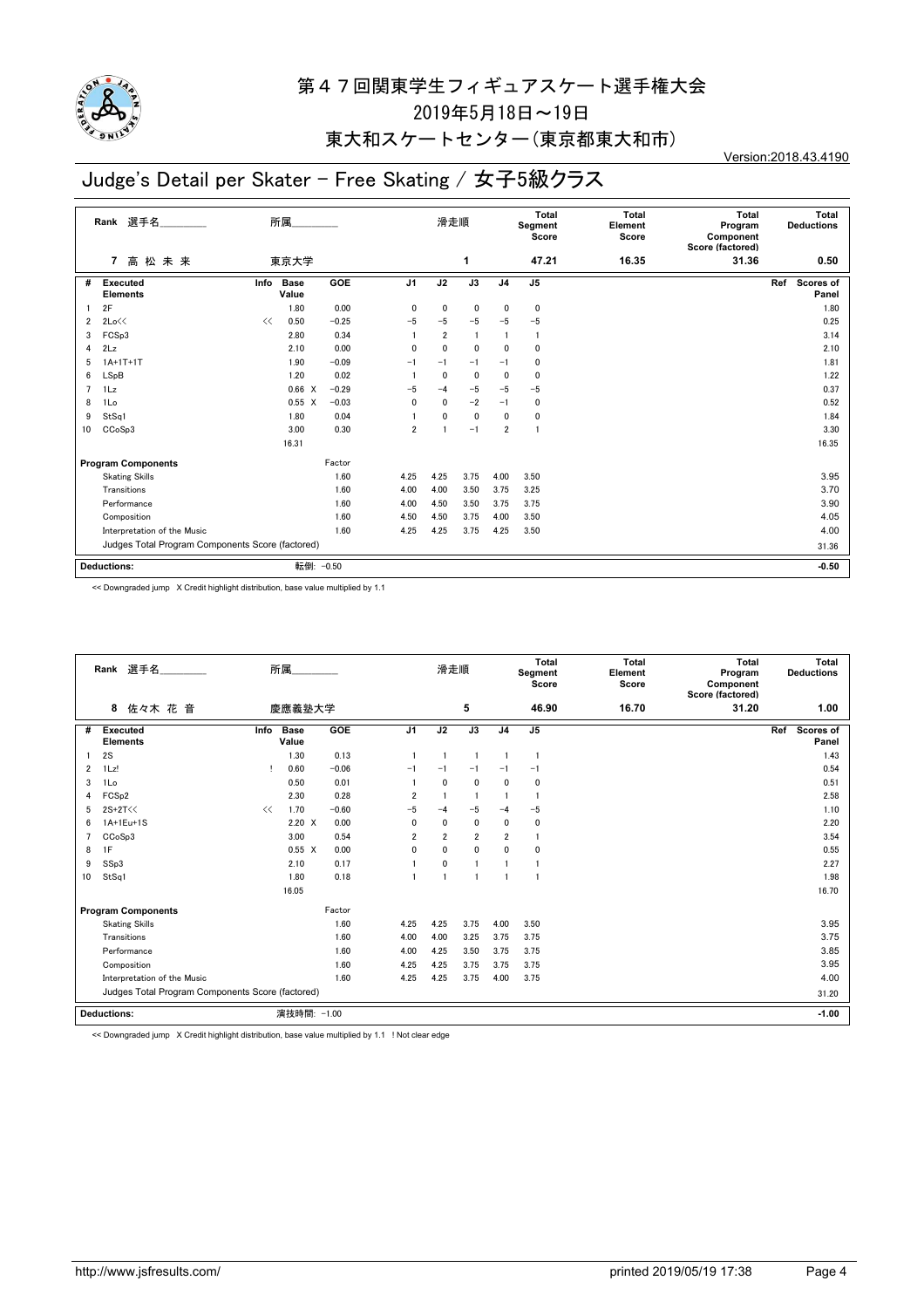

### 東大和スケートセンター(東京都東大和市)

# Judge's Detail per Skater - Free Skating / 女子5級クラス

Version:2018.43.4190

|    | 選手名<br>Rank                                      |                               | 所属                   |         |                | 滑走順          |                |                | <b>Total</b><br>Segment<br>Score | <b>Total</b><br>Element<br>Score | <b>Total</b><br>Program<br>Component<br>Score (factored) | Total<br><b>Deductions</b> |
|----|--------------------------------------------------|-------------------------------|----------------------|---------|----------------|--------------|----------------|----------------|----------------------------------|----------------------------------|----------------------------------------------------------|----------------------------|
|    | 永詩織<br>岩<br>9                                    |                               | 明治大学                 |         |                |              | 8              |                | 42.89                            | 16.19                            | 27.20                                                    | 0.50                       |
| #  | <b>Executed</b><br><b>Elements</b>               | Info                          | <b>Base</b><br>Value | GOE     | J <sub>1</sub> | J2           | J3             | J <sub>4</sub> | J <sub>5</sub>                   |                                  |                                                          | Ref<br>Scores of<br>Panel  |
|    | 2Lz!                                             |                               | 2.10                 | $-0.25$ | $-2$           | $-1$         | $-1$           | $-1$           | $-1$                             |                                  |                                                          | 1.85                       |
| 2  | 2A<<                                             | <<                            | 1.10                 | $-0.40$ | $-5$           | $-3$         | $-3$           | $-4$           | $-3$                             |                                  |                                                          | 0.70                       |
| 3  | $2Lo \leftarrow 2Lo$                             | $\overline{\left( \right. }%$ | 2.98                 | $-0.34$ | $-2$           | $-2$         | $-2$           | $-2$           | $-2$                             |                                  |                                                          | 2.64                       |
| 4  | LSp2                                             |                               | 1.90                 | 0.30    | 3              | 1            | $\overline{2}$ |                | $\mathbf{1}$                     |                                  |                                                          | 2.20                       |
| 5  | $2F+2T<<$                                        | <<                            | 2.20                 | $-0.54$ | $-3$           | $-3$         | $-3$           | $-3$           | $-3$                             |                                  |                                                          | 1.66                       |
| 6  | 2S+1Eu*+2S*+REP                                  | $\ast$                        | $1.00 \quad X$       | $-0.08$ | $-1$           | $-2$         | $\mathbf{0}$   | $\mathbf{0}$   | 0                                |                                  |                                                          | 0.92                       |
| 7  | FCSp1                                            |                               | 1.90                 | 0.08    |                | $\mathbf{0}$ |                | $\mathbf{0}$   | 0                                |                                  |                                                          | 1.98                       |
| 8  | StSq1                                            |                               | 1.80                 | $-0.11$ | $-1$           | 0            | $-1$           | $-1$           | 0                                |                                  |                                                          | 1.69                       |
| 9  | 2F                                               |                               | 1.98 X               | $-0.90$ | $-5$           | $-5$         | $-5$           | $-5$           | $-5$                             |                                  |                                                          | 1.08                       |
| 10 | CCoSp1V                                          |                               | 1.50                 | $-0.03$ | 1              | 0            | $-2$           | 0              | 0                                |                                  |                                                          | 1.47                       |
|    |                                                  |                               | 18.46                |         |                |              |                |                |                                  |                                  |                                                          | 16.19                      |
|    | <b>Program Components</b>                        |                               |                      | Factor  |                |              |                |                |                                  |                                  |                                                          |                            |
|    | <b>Skating Skills</b>                            |                               |                      | 1.60    | 3.50           | 3.50         | 3.50           | 4.00           | 3.50                             |                                  |                                                          | 3.60                       |
|    | Transitions                                      |                               |                      | 1.60    | 3.25           | 3.25         | 3.00           | 3.50           | 3.25                             |                                  |                                                          | 3.25                       |
|    | Performance                                      |                               |                      | 1.60    | 3.25           | 3.25         | 3.25           | 3.75           | 3.50                             |                                  |                                                          | 3.40                       |
|    | Composition                                      |                               |                      | 1.60    | 3.50           | 3.50         | 3.25           | 3.75           | 3.25                             |                                  |                                                          | 3.45                       |
|    | Interpretation of the Music                      |                               |                      | 1.60    | 3.50           | 3.25         | 3.00           | 3.50           | 3.25                             |                                  |                                                          | 3.30                       |
|    | Judges Total Program Components Score (factored) |                               |                      |         |                |              |                |                |                                  |                                  |                                                          | 27.20                      |
|    | <b>Deductions:</b>                               |                               | 転倒: -0.50            |         |                |              |                |                |                                  |                                  |                                                          | $-0.50$                    |
|    |                                                  |                               |                      |         |                |              |                |                |                                  |                                  |                                                          |                            |

\* Invalid element < Under-rotated jump << Downgraded jump X Credit highlight distribution, base value multiplied by 1.1 ! Not clear edge

|    | Rank 選手名                                         |      | 所属.                  |         |                | 滑走順          |                |                | <b>Total</b><br>Segment<br>Score | <b>Total</b><br>Element<br>Score | Total<br>Program<br>Component<br>Score (factored) | Total<br><b>Deductions</b> |
|----|--------------------------------------------------|------|----------------------|---------|----------------|--------------|----------------|----------------|----------------------------------|----------------------------------|---------------------------------------------------|----------------------------|
|    | 10<br>古<br>屋<br>青夏                               |      | 学習院大学                |         |                |              | $\mathbf{2}$   |                | 41.29                            | 13.61                            | 27.68                                             | 0.00                       |
| #  | <b>Executed</b><br><b>Elements</b>               | Info | <b>Base</b><br>Value | GOE     | J <sub>1</sub> | J2           | J3             | J <sub>4</sub> | J <sub>5</sub>                   |                                  |                                                   | Scores of<br>Ref<br>Panel  |
|    | 1Lz                                              |      | 0.60                 | $-0.26$ | $-5$           | $-4$         | $-3$           | $-5$           | $-5$                             |                                  |                                                   | 0.34                       |
| 2  | $2S+2T$                                          |      | 2.60                 | 0.08    |                |              | $\overline{1}$ | 0              | $\mathbf 0$                      |                                  |                                                   | 2.68                       |
| 3  | 2Lo<<                                            | <<   | 0.50                 | $-0.24$ | $-5$           | $-4$         | $-5$           | $-5$           | $-5$                             |                                  |                                                   | 0.26                       |
| 4  | 1F                                               |      | 0.50                 | 0.02    |                | $\mathbf{0}$ |                | 0              | $\mathbf 0$                      |                                  |                                                   | 0.52                       |
| 5  | CoSp                                             |      | 0.00                 | 0.00    |                |              |                |                |                                  |                                  |                                                   | 0.00                       |
| 6  | 1A+1Eu+2S<<                                      | <<   | $2.20 \times$        | $-0.53$ | $-4$           | $-5$         | $-5$           | $-5$           | $-5$                             |                                  |                                                   | 1.67                       |
|    | 2T                                               |      | $1.43 \times$        | 0.10    |                |              | $\overline{1}$ |                | $\Omega$                         |                                  |                                                   | 1.53                       |
| 8  | StSq1                                            |      | 1.80                 | $-0.54$ | $-3$           | $-5$         | $-3$           | $-2$           | $-2$                             |                                  |                                                   | 1.26                       |
| 9  | FSSp3                                            |      | 2.60                 | 0.16    | $\overline{2}$ |              | $\mathbf 0$    | $\mathbf 0$    | $\mathbf 0$                      |                                  |                                                   | 2.76                       |
| 10 | LSp3                                             |      | 2.40                 | 0.19    |                |              | $\mathbf 0$    |                | $\mathbf{1}$                     |                                  |                                                   | 2.59                       |
|    |                                                  |      | 14.63                |         |                |              |                |                |                                  |                                  |                                                   | 13.61                      |
|    | <b>Program Components</b>                        |      |                      | Factor  |                |              |                |                |                                  |                                  |                                                   |                            |
|    | <b>Skating Skills</b>                            |      |                      | 1.60    | 4.00           | 4.00         | 3.75           | 4.00           | 3.25                             |                                  |                                                   | 3.80                       |
|    | Transitions                                      |      |                      | 1.60    | 3.75           | 3.25         | 3.00           | 3.50           | 3.25                             |                                  |                                                   | 3.35                       |
|    | Performance                                      |      |                      | 1.60    | 3.00           | 3.00         | 3.00           | 3.75           | 3.50                             |                                  |                                                   | 3.25                       |
|    | Composition                                      |      |                      | 1.60    | 3.50           | 3.25         | 3.25           | 3.75           | 3.50                             |                                  |                                                   | 3.45                       |
|    | Interpretation of the Music                      |      |                      | 1.60    | 3.25           | 3.25         | 3.25           | 3.75           | 3.75                             |                                  |                                                   | 3.45                       |
|    | Judges Total Program Components Score (factored) |      |                      |         |                |              |                |                |                                  |                                  |                                                   | 27.68                      |
|    | <b>Deductions:</b>                               |      |                      |         |                |              |                |                |                                  |                                  |                                                   | 0.00                       |

<< Downgraded jump X Credit highlight distribution, base value multiplied by 1.1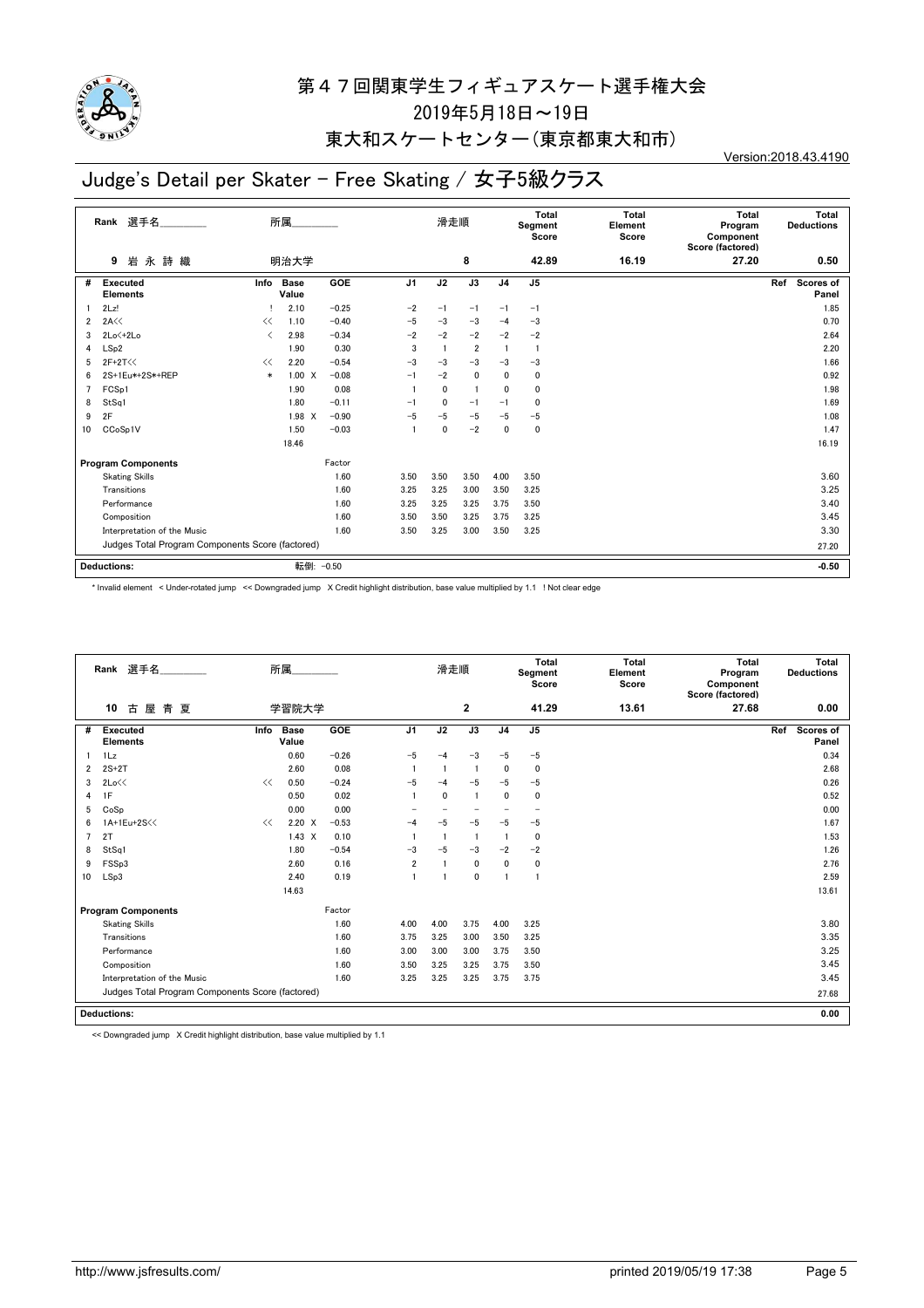

### 東大和スケートセンター(東京都東大和市)

# Judge's Detail per Skater - Free Skating / 女子5級クラス

Version:2018.43.4190

|    | 選手名<br>所属<br>Rank<br>新<br>陽奈子<br>田<br>慶應義塾大学<br>11 |      |                      |         |                | 滑走順          |                |                | Total<br>Segment<br>Score | <b>Total</b><br>Element<br>Score | Total<br>Program<br>Component<br>Score (factored) | <b>Total</b><br><b>Deductions</b> |
|----|----------------------------------------------------|------|----------------------|---------|----------------|--------------|----------------|----------------|---------------------------|----------------------------------|---------------------------------------------------|-----------------------------------|
|    |                                                    |      |                      |         |                |              | 7              |                | 40.19                     | 14.05                            | 26.64                                             | 0.50                              |
| #  | <b>Executed</b><br><b>Elements</b>                 | Info | <b>Base</b><br>Value | GOE     | J <sub>1</sub> | J2           | J3             | J <sub>4</sub> | J <sub>5</sub>            |                                  |                                                   | Scores of<br>Ref<br>Panel         |
|    | 2Lo                                                |      | 1.70                 | 0.00    | 0              | 0            | $\mathbf 0$    | 0              | $\mathbf 0$               |                                  |                                                   | 1.70                              |
| 2  | 2F<                                                | ≺    | 1.35                 | $-0.68$ | $-5$           | $-5$         | $-5$           | $-5$           | $-5$                      |                                  |                                                   | 0.67                              |
| 3  | 2S <                                               | <<   | 0.40                 | $-0.20$ | $-5$           | $-5$         | $-5$           | $-5$           | $-5$                      |                                  |                                                   | 0.20                              |
| 4  | LSp3                                               |      | 2.40                 | 0.14    | $\mathbf{0}$   | $\mathbf{0}$ | $\overline{1}$ |                | -1                        |                                  |                                                   | 2.54                              |
| 5  | 1A+1Eu<+2S<<                                       | <<   | 1.88                 | $-0.53$ | $-4$           | $-5$         | $-5$           | $-5$           | $-5$                      |                                  |                                                   | 1.35                              |
| 6  | FSS <sub>p2</sub>                                  |      | 2.30                 | $-0.05$ | $-1$           | $-1$         | $\mathbf 0$    |                | $\mathbf 0$               |                                  |                                                   | 2.25                              |
| 7  | StSq1                                              |      | 1.80                 | 0.00    | $-1$           | 0            | $\mathbf 0$    |                | $\mathbf 0$               |                                  |                                                   | 1.80                              |
| 8  | 1Lz!                                               |      | 0.66 X               | $-0.08$ | $-2$           | $-2$         | $-1$           | $-1$           | $-1$                      |                                  |                                                   | 0.58                              |
| 9  | $1A+1Lo$                                           |      | $1.76 \times$        | $-0.09$ | $-1$           | $-1$         | $-1$           | $-1$           | $\mathbf 0$               |                                  |                                                   | 1.67                              |
| 10 | CCoSpB                                             |      | 1.70                 | $-0.41$ | $-5$           | $-1$         | $-4$           | 0              | $-2$                      |                                  |                                                   | 1.29                              |
|    |                                                    |      | 15.95                |         |                |              |                |                |                           |                                  |                                                   | 14.05                             |
|    | <b>Program Components</b>                          |      |                      | Factor  |                |              |                |                |                           |                                  |                                                   |                                   |
|    | <b>Skating Skills</b>                              |      |                      | 1.60    | 3.50           | 3.75         | 3.25           | 4.00           | 3.25                      |                                  |                                                   | 3.55                              |
|    | Transitions                                        |      |                      | 1.60    | 3.00           | 3.25         | 3.00           | 3.50           | 3.25                      |                                  |                                                   | 3.20                              |
|    | Performance                                        |      |                      | 1.60    | 3.00           | 3.00         | 3.00           | 3.50           | 3.50                      |                                  |                                                   | 3.20                              |
|    | Composition                                        |      |                      | 1.60    | 3.25           | 3.25         | 3.25           | 3.50           | 3.50                      |                                  |                                                   | 3.35                              |
|    | Interpretation of the Music                        |      |                      | 1.60    | 3.00           | 3.50         | 3.00           | 3.75           | 3.50                      |                                  |                                                   | 3.35                              |
|    | Judges Total Program Components Score (factored)   |      |                      |         |                |              |                |                |                           | 26.64                            |                                                   |                                   |
|    | <b>Deductions:</b>                                 |      | 転倒: -0.50            |         |                |              |                |                |                           |                                  |                                                   | $-0.50$                           |

< Under-rotated jump << Downgraded jump X Credit highlight distribution, base value multiplied by 1.1 ! Not clear edge

|                | 選手名<br>Rank                                      |                               | 所属                   |         |                          | 滑走順          |                          |                | <b>Total</b><br>Segment<br>Score | <b>Total</b><br>Element<br>Score | <b>Total</b><br>Program<br>Component<br>Score (factored) | Total<br><b>Deductions</b> |
|----------------|--------------------------------------------------|-------------------------------|----------------------|---------|--------------------------|--------------|--------------------------|----------------|----------------------------------|----------------------------------|----------------------------------------------------------|----------------------------|
|                | 大村優里<br>12                                       |                               | 上智大学                 |         |                          |              | 4                        |                | 39.71                            | 12.05                            | 28.16                                                    | 0.50                       |
| #              | Executed<br><b>Elements</b>                      | Info                          | <b>Base</b><br>Value | GOE     | J <sub>1</sub>           | J2           | J3                       | J <sub>4</sub> | J <sub>5</sub>                   |                                  |                                                          | Scores of<br>Ref<br>Panel  |
|                | 2A<                                              | $\langle$                     | 2.48                 | $-1.24$ | $-5$                     | $-5$         | $-5$                     | $-5$           | $-5$                             |                                  |                                                          | 1.24                       |
| $\overline{2}$ | 2Lo                                              |                               | 1.70                 | $-0.03$ | 0                        | $-1$         | $\mathbf 0$              | $\mathbf 0$    | 0                                |                                  |                                                          | 1.67                       |
| 3              | LSp2                                             |                               | 1.90                 | 0.23    | $\overline{2}$           | -1           | $\mathbf{1}$             |                | $\mathbf{1}$                     |                                  |                                                          | 2.13                       |
| 4              | 2F<                                              | $\overline{\left( \right. }%$ | 1.35                 | $-0.57$ | $-5$                     | $-4$         | $-5$                     | $-4$           | $-3$                             |                                  |                                                          | 0.78                       |
| 5              | 2Lz<<                                            | <<                            | 0.60                 | $-0.29$ | $-5$                     | $-4$         | $-5$                     | $-5$           | $-5$                             |                                  |                                                          | 0.31                       |
| 6              | FCSp                                             |                               | 0.00                 | 0.00    | $\overline{\phantom{0}}$ |              | $\overline{\phantom{0}}$ |                | $\overline{\phantom{a}}$         |                                  |                                                          | 0.00                       |
| $\overline{7}$ | StSq1                                            |                               | 1.80                 | $-0.04$ | 0                        | $\mathbf{0}$ | 0                        | $\mathbf{0}$   | $-1$                             |                                  |                                                          | 1.76                       |
| 8              | 2S                                               |                               | $1.43 \times$        | 0.08    |                          |              | 0                        |                | $\mathbf 0$                      |                                  |                                                          | 1.51                       |
| 9              | 2T                                               |                               | $1.43 \quad X$       | $-0.10$ | $-1$                     | $-1$         | $-1$                     | $-1$           | $\Omega$                         |                                  |                                                          | 1.33                       |
| 10             | CCoSp1V                                          |                               | 1.50                 | $-0.18$ | $-2$                     | $-1$         | $-1$                     | $-1$           | $-1$                             |                                  |                                                          | 1.32                       |
|                |                                                  |                               | 14.19                |         |                          |              |                          |                |                                  |                                  |                                                          | 12.05                      |
|                | <b>Program Components</b>                        |                               |                      | Factor  |                          |              |                          |                |                                  |                                  |                                                          |                            |
|                | <b>Skating Skills</b>                            |                               |                      | 1.60    | 4.00                     | 4.00         | 3.25                     | 4.00           | 3.25                             |                                  |                                                          | 3.70                       |
|                | Transitions                                      |                               |                      | 1.60    | 3.50                     | 3.75         | 3.00                     | 3.75           | 3.00                             |                                  |                                                          | 3.40                       |
|                | Performance                                      |                               |                      | 1.60    | 3.50                     | 3.50         | 2.75                     | 3.75           | 3.25                             |                                  |                                                          | 3.35                       |
|                | Composition                                      |                               |                      | 1.60    | 4.25                     | 3.50         | 3.25                     | 3.75           | 3.25                             |                                  |                                                          | 3.60                       |
|                | Interpretation of the Music                      |                               |                      | 1.60    | 4.00                     | 3.25         | 3.25                     | 4.00           | 3.25                             |                                  |                                                          | 3.55                       |
|                | Judges Total Program Components Score (factored) |                               |                      |         |                          |              |                          |                |                                  |                                  |                                                          | 28.16                      |
|                | <b>Deductions:</b>                               |                               | 転倒: - 0.50           |         |                          |              |                          |                |                                  |                                  |                                                          | $-0.50$                    |

< Under-rotated jump << Downgraded jump X Credit highlight distribution, base value multiplied by 1.1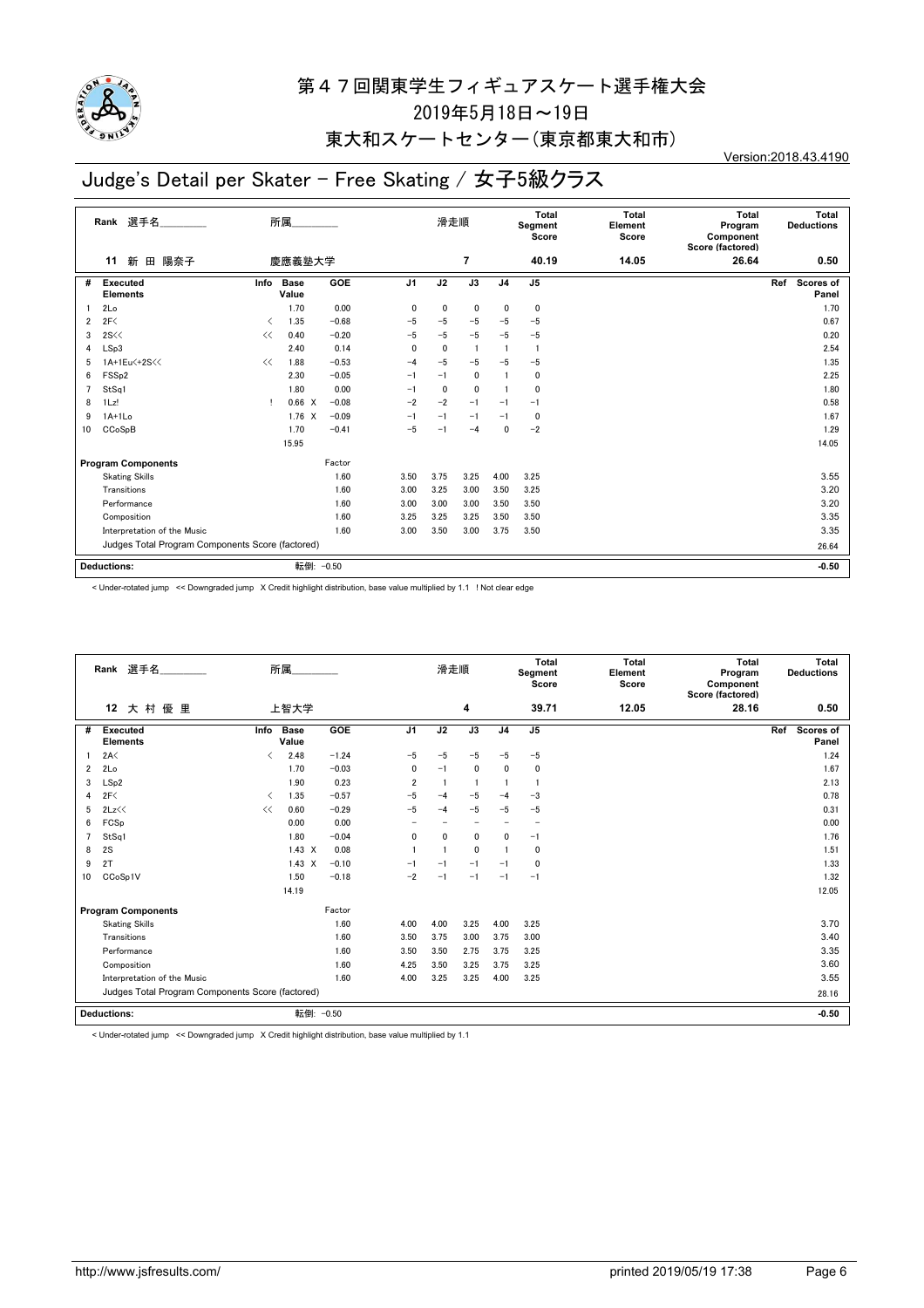

### 東大和スケートセンター(東京都東大和市)

# Judge's Detail per Skater - Free Skating / 女子5級クラス

Version:2018.43.4190

|                | 選手名<br>Rank                                      | 所属                            |                      |            |                | 滑走順  |             | Total<br>Segment<br>Score |                | <b>Total</b><br>Element<br>Score | <b>Total</b><br>Program<br>Component<br>Score (factored) | Total<br><b>Deductions</b>       |
|----------------|--------------------------------------------------|-------------------------------|----------------------|------------|----------------|------|-------------|---------------------------|----------------|----------------------------------|----------------------------------------------------------|----------------------------------|
|                | 須藤<br>涼 香<br>13                                  |                               | 法政大学                 |            |                |      | 16          |                           | 37.32          | 12.16                            | 26.16                                                    | 1.00                             |
| #              | Executed<br><b>Elements</b>                      | Info                          | <b>Base</b><br>Value | <b>GOE</b> | J <sub>1</sub> | J2   | J3          | J <sub>4</sub>            | J <sub>5</sub> |                                  |                                                          | Ref<br><b>Scores of</b><br>Panel |
|                | $1Lz+1T$                                         |                               | 1.00                 | $-0.04$    | $-1$           | $-1$ | $-1$        | 0                         | 0              |                                  |                                                          | 0.96                             |
| $\overline{2}$ | 1A                                               |                               | 1.10                 | 0.00       | 0              | 0    | 0           | 0                         | $\mathbf{0}$   |                                  |                                                          | 1.10                             |
| 3              | FSS <sub>p2</sub>                                |                               | 2.30                 | 0.00       | 0              | 0    | 0           | $\mathbf{0}$              | $\mathbf{0}$   |                                  |                                                          | 2.30                             |
| 4              | 2Lo<<                                            | <<                            | 0.50                 | $-0.23$    | $-5$           | $-4$ | $-5$        | $-4$                      | $-5$           |                                  |                                                          | 0.27                             |
| 5              | 2F<<                                             | <<                            | 0.50                 | $-0.25$    | $-5$           | $-5$ | $-5$        | $-5$                      | $-5$           |                                  |                                                          | 0.25                             |
| 6              | StSqB                                            |                               | 1.50                 | $-0.06$    | $-1$           | $-1$ | $\mathbf 0$ | $\mathbf{0}$              | 0              |                                  |                                                          | 1.44                             |
| $\overline{7}$ | 2Lz                                              | $\overline{\left( \right. }%$ | $1.74 \times$        | $-0.79$    | $-5$           | $-5$ | -5          | $-5$                      | $-5$           |                                  |                                                          | 0.95                             |
| 8              | LSpB                                             |                               | 1.20                 | 0.00       | 0              | 0    | $\mathbf 0$ | 0                         | 0              |                                  |                                                          | 1.20                             |
| 9              | 2F<                                              | $\langle$                     | $1.49 \times$        | $-0.68$    | $-5$           | $-5$ | $-5$        | $-5$                      | $-5$           |                                  |                                                          | 0.81                             |
| 10             | CCoSp3                                           |                               | 3.00                 | $-0.12$    | 0              | $-1$ | $-1$        | 0                         | 0              |                                  |                                                          | 2.88                             |
|                |                                                  |                               | 14.33                |            |                |      |             |                           |                |                                  |                                                          | 12.16                            |
|                | <b>Program Components</b>                        |                               |                      | Factor     |                |      |             |                           |                |                                  |                                                          |                                  |
|                | <b>Skating Skills</b>                            |                               |                      | 1.60       | 3.75           | 3.50 | 3.50        | 3.75                      | 3.25           |                                  |                                                          | 3.55                             |
|                | Transitions                                      |                               |                      | 1.60       | 3.00           | 3.00 | 3.00        | 3.50                      | 3.25           |                                  |                                                          | 3.15                             |
|                | Performance                                      |                               |                      | 1.60       | 3.00           | 3.00 | 2.75        | 3.50                      | 3.25           |                                  |                                                          | 3.10                             |
|                | Composition                                      |                               |                      | 1.60       | 3.25           | 3.25 | 3.00        | 3.75                      | 3.25           |                                  |                                                          | 3.30                             |
|                | Interpretation of the Music                      |                               |                      | 1.60       | 3.00           | 3.00 | 3.25        | 3.75                      | 3.25           |                                  |                                                          | 3.25                             |
|                | Judges Total Program Components Score (factored) |                               |                      |            |                |      |             |                           |                |                                  |                                                          | 26.16                            |
|                | <b>Deductions:</b>                               |                               | 転倒: -1.00            |            |                |      |             |                           |                |                                  |                                                          | $-1.00$                          |

< Under-rotated jump << Downgraded jump X Credit highlight distribution, base value multiplied by 1.1

| Rank 選手名       |                                                  | 所属                                       |                      |            |                | 滑走順          |                          |                | <b>Total</b><br>Segment<br>Score | <b>Total</b><br>Element<br>Score | <b>Total</b><br>Program<br>Component<br>Score (factored) | Total<br><b>Deductions</b> |
|----------------|--------------------------------------------------|------------------------------------------|----------------------|------------|----------------|--------------|--------------------------|----------------|----------------------------------|----------------------------------|----------------------------------------------------------|----------------------------|
|                | 大浦芙花<br>14                                       |                                          | 日本大学                 |            |                |              | 11                       |                | 36.47                            | 9.69                             | 27.28                                                    | 0.50                       |
| #              | <b>Executed</b><br><b>Elements</b>               | Info                                     | <b>Base</b><br>Value | <b>GOE</b> | J <sub>1</sub> | J2           | J3                       | J <sub>4</sub> | J <sub>5</sub>                   |                                  |                                                          | Scores of<br>Ref<br>Panel  |
|                | FCSpB                                            |                                          | 1.60                 | $-0.13$    | $-2$           | $-1$         | $-1$                     | 0              | 0                                |                                  |                                                          | 1.47                       |
| $\overline{2}$ | 2F<<                                             | <<                                       | 0.50                 | $-0.25$    | $-5$           | $-5$         | $-5$                     | $-5$           | $-5$                             |                                  |                                                          | 0.25                       |
| 3              | StSqB                                            |                                          | 1.50                 | $-0.12$    | $-1$           | $-1$         | $-2$                     | $\mathbf{0}$   | 0                                |                                  |                                                          | 1.38                       |
| 4              | 1A                                               |                                          | 1.10                 | 0.02       | 0              | $\mathbf{0}$ | -1                       | $\mathbf{0}$   | 0                                |                                  |                                                          | 1.12                       |
| 5              | 2Lo                                              |                                          | 1.70                 | $-0.03$    | 0              | $-1$         | 0                        | $\Omega$       | $\mathbf 0$                      |                                  |                                                          | 1.67                       |
| 6              | 2Lz <+2T <<                                      | <<                                       | 1.98                 | $-0.73$    | $-5$           | $-4$         | $-5$                     | $-5$           | $-4$                             |                                  |                                                          | 1.25                       |
| $\overline{7}$ | CoSp                                             |                                          | 0.00                 | 0.00       |                |              | $\overline{\phantom{0}}$ |                | $\overline{\phantom{0}}$         |                                  |                                                          | 0.00                       |
| 8              | 2F<                                              | $\overline{\left\langle \right\rangle }$ | 1.49 X               | $-0.27$    | $-1$           | $-2$         | $-3$                     | $-2$           | $-2$                             |                                  |                                                          | 1.22                       |
| 9              | 2S                                               |                                          | $1.43 \times$        | $-0.10$    | $-1$           | $-2$         | $-1$                     | 0              | 0                                |                                  |                                                          | 1.33                       |
| 10             | USpB*                                            | $\ast$                                   | 0.00                 | 0.00       |                |              |                          |                |                                  |                                  |                                                          | 0.00                       |
|                |                                                  |                                          | 11.30                |            |                |              |                          |                |                                  |                                  |                                                          | 9.69                       |
|                | <b>Program Components</b>                        |                                          |                      | Factor     |                |              |                          |                |                                  |                                  |                                                          |                            |
|                | <b>Skating Skills</b>                            |                                          |                      | 1.60       | 4.00           | 3.75         | 3.25                     | 3.75           | 3.50                             |                                  |                                                          | 3.65                       |
|                | Transitions                                      |                                          |                      | 1.60       | 3.25           | 3.25         | 3.00                     | 3.50           | 3.25                             |                                  |                                                          | 3.25                       |
|                | Performance                                      |                                          |                      | 1.60       | 3.50           | 3.00         | 2.75                     | 3.50           | 3.75                             |                                  |                                                          | 3.30                       |
|                | Composition                                      |                                          |                      | 1.60       | 3.50           | 3.50         | 3.00                     | 3.75           | 3.50                             |                                  |                                                          | 3.45                       |
|                | Interpretation of the Music                      |                                          |                      | 1.60       | 3.25           | 3.25         | 3.25                     | 3.75           | 3.50                             |                                  |                                                          | 3.40                       |
|                | Judges Total Program Components Score (factored) |                                          |                      |            |                |              |                          |                |                                  |                                  |                                                          | 27.28                      |
|                | <b>Deductions:</b>                               |                                          | 転倒: -0.50            |            |                |              |                          |                |                                  |                                  |                                                          | $-0.50$                    |

\* Invalid element < Under-rotated jump << Downgraded jump X Credit highlight distribution, base value multiplied by 1.1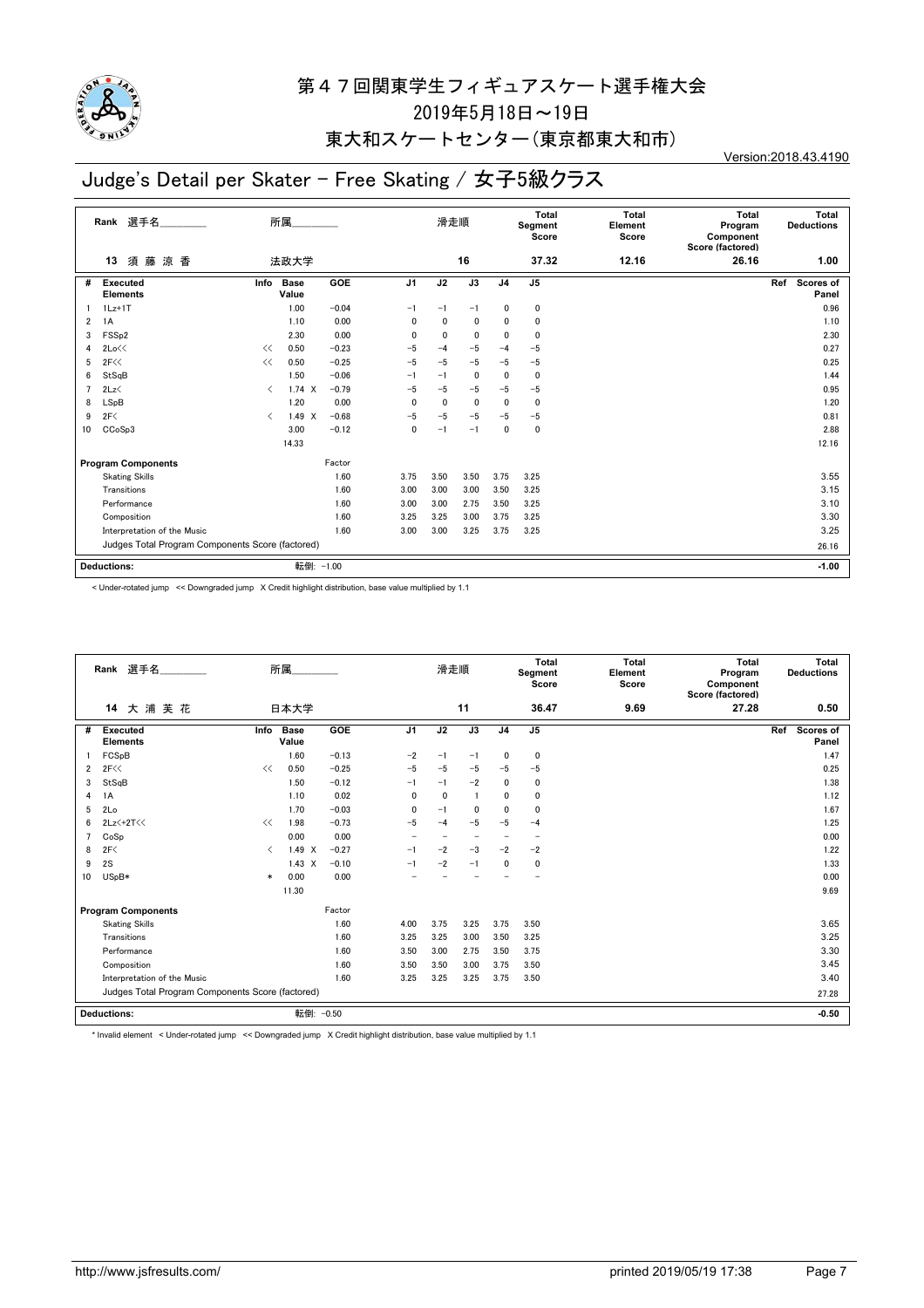

## 東大和スケートセンター(東京都東大和市)

# Judge's Detail per Skater - Free Skating / 女子5級クラス

Version:2018.43.4190

|                | 選手名<br>Rank                                      |           | 所属             |         | 滑走順             |              | <b>Total</b><br>Segment<br>Score |                | <b>Total</b><br>Element<br>Score | <b>Total</b><br>Program<br>Component<br>Score (factored) | Total<br><b>Deductions</b> |                           |
|----------------|--------------------------------------------------|-----------|----------------|---------|-----------------|--------------|----------------------------------|----------------|----------------------------------|----------------------------------------------------------|----------------------------|---------------------------|
|                | 村 怜 美<br>西<br>15                                 |           | 日本体育大学         |         |                 |              | 3                                |                | 36.35                            | 9.97                                                     | 26.88                      | 0.50                      |
| #              | <b>Executed</b><br><b>Elements</b>               | Info      | Base<br>Value  | GOE     | J <sub>1</sub>  | J2           | J3                               | J <sub>4</sub> | J <sub>5</sub>                   |                                                          |                            | Ref<br>Scores of<br>Panel |
|                | 2Lo                                              |           | 1.70           | 0.03    | $\mathbf 0$     | 0            | 0                                | 0              | $\mathbf{1}$                     |                                                          |                            | 1.73                      |
| 2              | 1A+1A+SEQ                                        |           | 1.76           | 0.07    |                 |              | 0                                | $\Omega$       | $\mathbf{1}$                     |                                                          |                            | 1.83                      |
| 3              | $1Lz$ !                                          | т         | 0.45           | $-0.23$ | $-5$            | $-5$         | $-5$                             | $-5$           | $-5$                             |                                                          |                            | 0.22                      |
| 4              | CCoSpBV                                          |           | 1.28           | $-0.15$ | $-3$            | $-2$         | $-1$                             | $\mathbf{0}$   | 0                                |                                                          |                            | 1.13                      |
| 5              | 2F<                                              | $\langle$ | 1.35           | $-0.22$ | $-2$            | $-2$         | 0                                | $-2$           | $-2$                             |                                                          |                            | 1.13                      |
| 6              | 1F                                               |           | $0.55 \quad X$ | 0.00    | $\mathbf 0$     | $\mathbf{0}$ | 0                                | $\mathbf{0}$   | 0                                |                                                          |                            | 0.55                      |
| $\overline{7}$ | FCSp                                             |           | 0.00           | 0.00    | $\qquad \qquad$ |              | $\overline{\phantom{0}}$         |                | $\overline{\phantom{m}}$         |                                                          |                            | 0.00                      |
| 8              | StSqB                                            |           | 1.50           | $-0.15$ | $-2$            | 0            | $-2$                             | $-1$           | 0                                |                                                          |                            | 1.35                      |
| 9              | 2S                                               |           | $1.43 \times$  | $-0.65$ | $-5$            | $-5$         | $-5$                             | $-5$           | $-5$                             |                                                          |                            | 0.78                      |
| 10             | SS <sub>p1</sub>                                 |           | 1.30           | $-0.05$ | $-1$            | $-1$         | 0                                | 0              | 0                                |                                                          |                            | 1.25                      |
|                |                                                  |           | 11.32          |         |                 |              |                                  |                |                                  |                                                          |                            | 9.97                      |
|                | <b>Program Components</b>                        |           |                | Factor  |                 |              |                                  |                |                                  |                                                          |                            |                           |
|                | <b>Skating Skills</b>                            |           |                | 1.60    | 3.50            | 3.75         | 3.50                             | 4.00           | 3.25                             |                                                          |                            | 3.60                      |
|                | Transitions                                      |           |                | 1.60    | 3.00            | 3.25         | 3.00                             | 3.50           | 3.25                             |                                                          |                            | 3.20                      |
|                | Performance                                      |           |                | 1.60    | 3.00            | 3.25         | 3.00                             | 3.75           | 3.50                             |                                                          |                            | 3.30                      |
|                | Composition                                      |           |                | 1.60    | 3.25            | 3.25         | 3.25                             | 3.75           | 3.50                             |                                                          |                            | 3.40                      |
|                | Interpretation of the Music                      |           |                | 1.60    | 3.00            | 3.00         | 3.25                             | 3.75           | 3.50                             |                                                          |                            | 3.30                      |
|                | Judges Total Program Components Score (factored) |           |                |         |                 |              |                                  |                |                                  |                                                          |                            | 26.88                     |
|                | <b>Deductions:</b>                               |           | 転倒: - 0.50     |         |                 |              |                                  |                |                                  |                                                          |                            | $-0.50$                   |

< Under-rotated jump X Credit highlight distribution, base value multiplied by 1.1 ! Not clear edge

|                | Rank 選手名                                         | 所属   |                      |         |                | 滑走順          |              | Total<br>Segment<br>Score |                | <b>Total</b><br>Element<br>Score | Total<br>Program<br>Component<br>Score (factored) | Total<br><b>Deductions</b> |
|----------------|--------------------------------------------------|------|----------------------|---------|----------------|--------------|--------------|---------------------------|----------------|----------------------------------|---------------------------------------------------|----------------------------|
|                | 林<br>16<br>タ<br>稀                                |      | 法政大学                 |         |                |              | 13           |                           | 34.15          | 10.55                            | 23.60                                             | 0.00                       |
| #              | <b>Executed</b><br><b>Elements</b>               | Info | <b>Base</b><br>Value | GOE     | J <sub>1</sub> | J2           | J3           | J <sub>4</sub>            | J <sub>5</sub> |                                  |                                                   | Scores of<br>Ref<br>Panel  |
|                | 2F<<                                             | <<   | 0.50                 | $-0.20$ | $-5$           | $-4$         | $-4$         | $-4$                      | $-3$           |                                  |                                                   | 0.30                       |
| $\overline{2}$ | 2Lz!<<                                           |      | 0.60                 | $-0.28$ | $-5$           | $-5$         | $-5$         | $-4$                      | $-4$           |                                  |                                                   | 0.32                       |
| 3              | 2Lo<<+2Lo<<                                      | <<   | 1.00                 | $-0.25$ | $-5$           | $-5$         | $-5$         | $-5$                      | $-5$           |                                  |                                                   | 0.75                       |
| 4              | FCSp1                                            |      | 1.90                 | $-0.15$ | $-1$           | $-2$         | $-1$         | 0                         | 0              |                                  |                                                   | 1.75                       |
| 5              | CCoSp2V                                          |      | 1.88                 | 0.00    | $\mathbf{0}$   | $\mathbf{0}$ | $-1$         |                           | $\mathbf 0$    |                                  |                                                   | 1.88                       |
| 6              | StSqB                                            |      | 1.50                 | $-0.09$ | $-1$           | $-1$         | $-1$         | 0                         | 0              |                                  |                                                   | 1.41                       |
| 7              | 1A                                               |      | 1.10                 | 0.00    | $\mathbf{0}$   | $\mathbf{0}$ | $\mathbf{0}$ | 0                         | $\mathbf 0$    |                                  |                                                   | 1.10                       |
| 8              | 1S                                               |      | 0.44 X               | $-0.06$ | $-1$           | $-5$         | $-1$         | 0                         | $-1$           |                                  |                                                   | 0.38                       |
| 9              | $2F<<+1T$                                        | <<   | 0.99 X               | $-0.19$ | $-4$           | $-4$         | $-4$         | $-3$                      | $-4$           |                                  |                                                   | 0.80                       |
| 10             | LSp2                                             |      | 1.90                 | $-0.04$ | $-1$           | 0            | 0            | 0                         | $\mathbf 0$    |                                  |                                                   | 1.86                       |
|                |                                                  |      | 11.81                |         |                |              |              |                           |                |                                  |                                                   | 10.55                      |
|                | <b>Program Components</b>                        |      |                      | Factor  |                |              |              |                           |                |                                  |                                                   |                            |
|                | <b>Skating Skills</b>                            |      |                      | 1.60    | 3.00           | 3.00         | 3.25         | 3.75                      | 3.25           |                                  |                                                   | 3.25                       |
|                | Transitions                                      |      |                      | 1.60    | 2.50           | 2.50         | 2.75         | 3.50                      | 3.00           |                                  |                                                   | 2.85                       |
|                | Performance                                      |      |                      | 1.60    | 2.50           | 2.50         | 2.75         | 3.50                      | 3.00           |                                  |                                                   | 2.85                       |
|                | Composition                                      |      |                      | 1.60    | 2.50           | 2.50         | 2.75         | 3.75                      | 3.25           |                                  |                                                   | 2.95                       |
|                | Interpretation of the Music                      |      |                      | 1.60    | 2.25           | 2.25         | 3.00         | 3.50                      | 3.25           |                                  |                                                   | 2.85                       |
|                | Judges Total Program Components Score (factored) |      |                      |         |                |              |              |                           |                |                                  |                                                   | 23.60                      |
|                | <b>Deductions:</b>                               |      |                      |         |                |              |              |                           |                |                                  |                                                   | 0.00                       |

<< Downgraded jump X Credit highlight distribution, base value multiplied by 1.1 ! Not clear edge